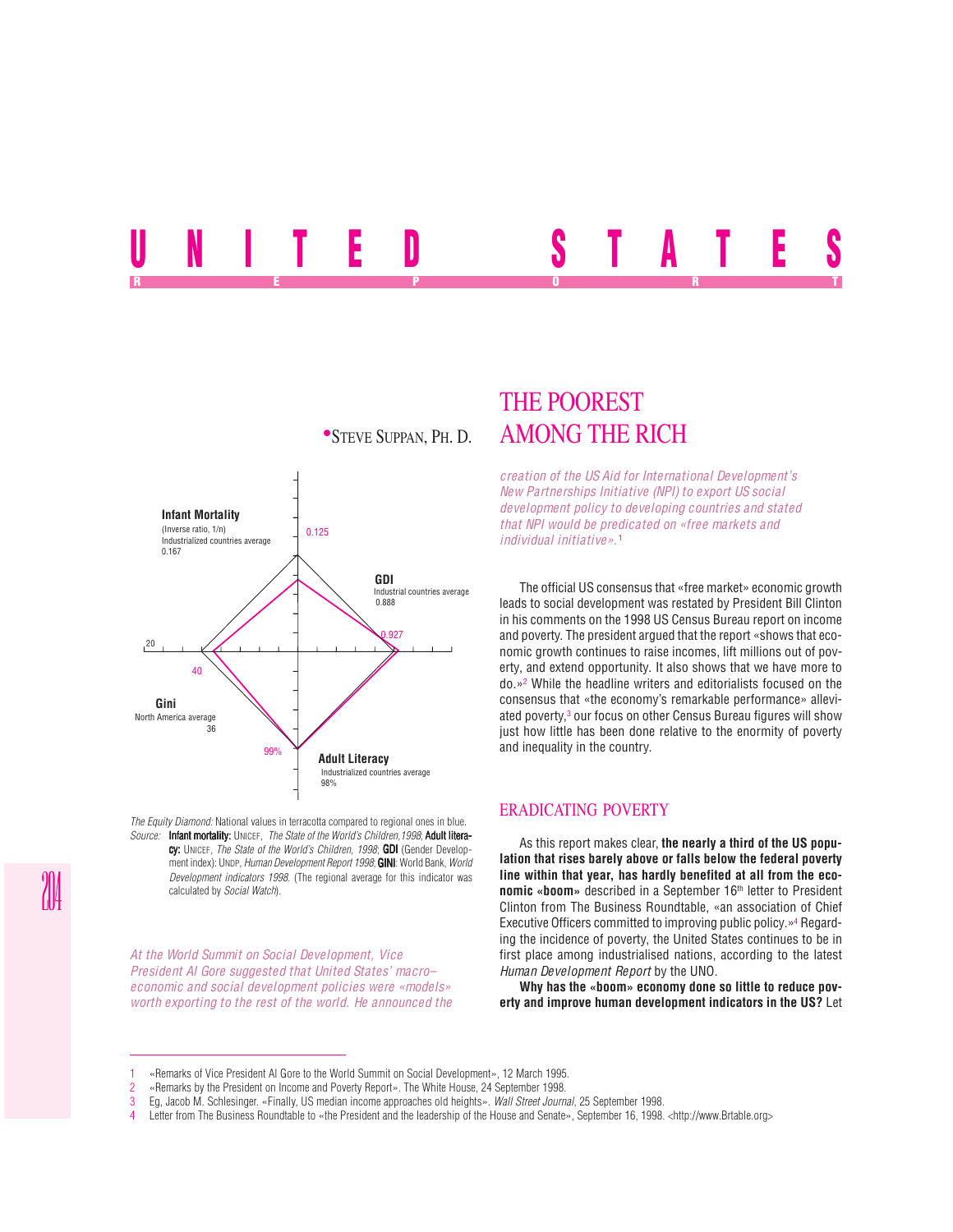us first consider the relation between wages, the low official unemployment rate (not above 5% for 13 months running) and the 2.6% average annual inflation rate during the past three years. Real wages rose 4.3% between January 1993 and January 1998 (this figure excludes agricultural workers whose sub–minimum wages would reduce the overall wage increase.) This very modest increase compares poorly, however, to real wages in 1973, when the official unemployment rate was as low as it is now. In January of 1973, average real earnings were 22.6% higher than in January 1998. The slight average wage increase during the Clinton Administration has not resulted in inflation because the distribution of that increase has been skewed radically to the top 5% of US households that earn 23 times as much as the bottom 20% of households.<sup>5</sup>

**The United States continues to have the greatest degree of income inequality among the industrialised states, with 49% of the national income going to 20% of the population in 1996.** $^{\circ}$  **The** accumulation of wealth by a small segment of the population has not resulted in the widespread increase in spending that results in higher inflation. The US economy has «performed remarkably» by creating jobs whose very unequal income distribution has not triggered the inflation that is detrimental to wealth accumulation.

The slight rise in wages and the low official unemployment rate has done little to reduce poverty. On September 24, the US Census Bureau's Current Population Survey (CPS) reported that «the number of poor people in the United States in 1997 was 35.6 million, statistically unchanged from 1996», although the poverty rate declined from 13.7% of the US population in 1996 to 13.3% in 1997 (with a sampling error margin of 0.3%).7 CPS figures provide a static picture of poverty on an annual average basis.

More pertinent to depicting the more statistically significant struggle of those who fall in and out of poverty in a given year is the Census Bureau's Survey of Income and Program Participation (SIPP). The latest analysis of SIPP data from 1993 to 1994 shows that about 22.3% of US residents fell below the federal poverty line for two or more months, resulting in an average monthly poverty rate of about 15.7%. During that period, SIPP figures show that «30% of the US population were poor for at least two months, but only 5% were poor continuously for a period of 24 months», with the median poverty spell at 4.5 months. $8$  The same analysis showed that in «1994, 32.4% of children were poor for at least 2 months, compared with 18.1% of adults 18 to 64 and 13.5% of adults 65 or older. The 1994 poverty rate was 40.2 % for Blacks and 41.8% for Hispanics.»9

SIPP studies on other indicators of social development depict similar struggles to meet basic human needs. One study on health insurance from 1993 to 1996 concluded that «about 29% of the population (71.5 million people) lacked health insurance for at least one month» and «one–third of children were without health insurance for at least one month.»10 One explanation to understand why those who survive with incomes just above the government–defined poverty line cannot pay for such basic needs as health care is the difference between what is required to meet basic needs and how the federal government defines poverty. The federal definition of «poverty» is based on research conducted in 1963 and 1964, last revised in 1981.<sup>11</sup>

In 1994, US respondents to the question «what is the smallest amount of money it takes a family of four to get along?» calculated the amount to be about 25 thousand dollars. With this amount, a family could afford an economy food budget, rent a low–cost apartment, operate a ten–year old car and pay for other basic necessities. There would be no money for emergencies, child care, savings, extra–curricular activities for children, entertainment or vacation.12 **The 25 thousand dollar minimum budget cited in the survey contrasts with the official average poverty threshold of USD 15,141 for a family of four in 1994 and USD 16,400 for a family of four in 1997.**<sup>13</sup>

Rather than revise its unrealistically low federal threshold of poverty and the policies that result from such a definition, government policy has been to reduce assistance to those living on incomes below or just above the poverty threshold. On August 22, 1996, President Clinton signed the «Personal Responsibility and Work Opportunity Act of 1996» (colloquially known as the «Welfare Reform Act»). Ironically, welfare reform programs wish to assist residents to meet their basic needs by reducing food, cash and health care benefits, and they offer incentives to induce assistance recipients to move from «welfare to work».

In September 1998, the Administration praised a 3.8 million caseload decrease in delivery of food, cash and health care assistance.14 Unnoted in this national report was that the state governments implementing the federal welfare reform legislation often

<sup>5</sup> Arthur MacEwan. «Dr. Dollar». *Dollars and Sense*, May/June 1998.

<sup>6</sup> «Poverty rate fails to decline as income growth in 1996 favors the affluent». Center on Budget and Policy Priorities, 14 October 1997. <http://www.cbpp.org/povday97.htm> 7 «Poverty rate down, household income up––both return to 1989 pre–recession levels» Census Bureau Reports. US Census Bureau. 24 September 1998. <http:// www.census.gov/Press–Release/cb98–175.html>

<sup>8</sup> Mary Naifeh. «Trap door? Revolving door? Or both?: Dynamics of economic well-being, poverty 1993-1994», US Census Bureau, Current Population Reports, 8 July 1998, p.3.

<sup>9</sup> *Ibid.,* p.5.

<sup>10 «</sup>Nearly 3 in 10 US residents experience health insurance interruption», Census Bureau Reports. US Census Bureau, 15 September 1998. <http://www.census.gov/ Press–Release/cb98–166.html>

<sup>11</sup> *Ibid.,* xiv, for further discussion of alternative federal definitions of poverty.

<sup>12</sup> John Schwarz. «The adequate wage». *WHY*, Fall–Winter 1997, p.22.

<sup>13</sup> Joseph Dalaker and Mary Naifeh. «Poverty in the United States: 1997». US Census Bureau, 24 September 1997, p.A–3.

<sup>14</sup> «Clinton–Gore accomplishments reforming welfare». 28 September 1998. <http://www.whitehouse.gov/WH/Welfare/Accomp.html>.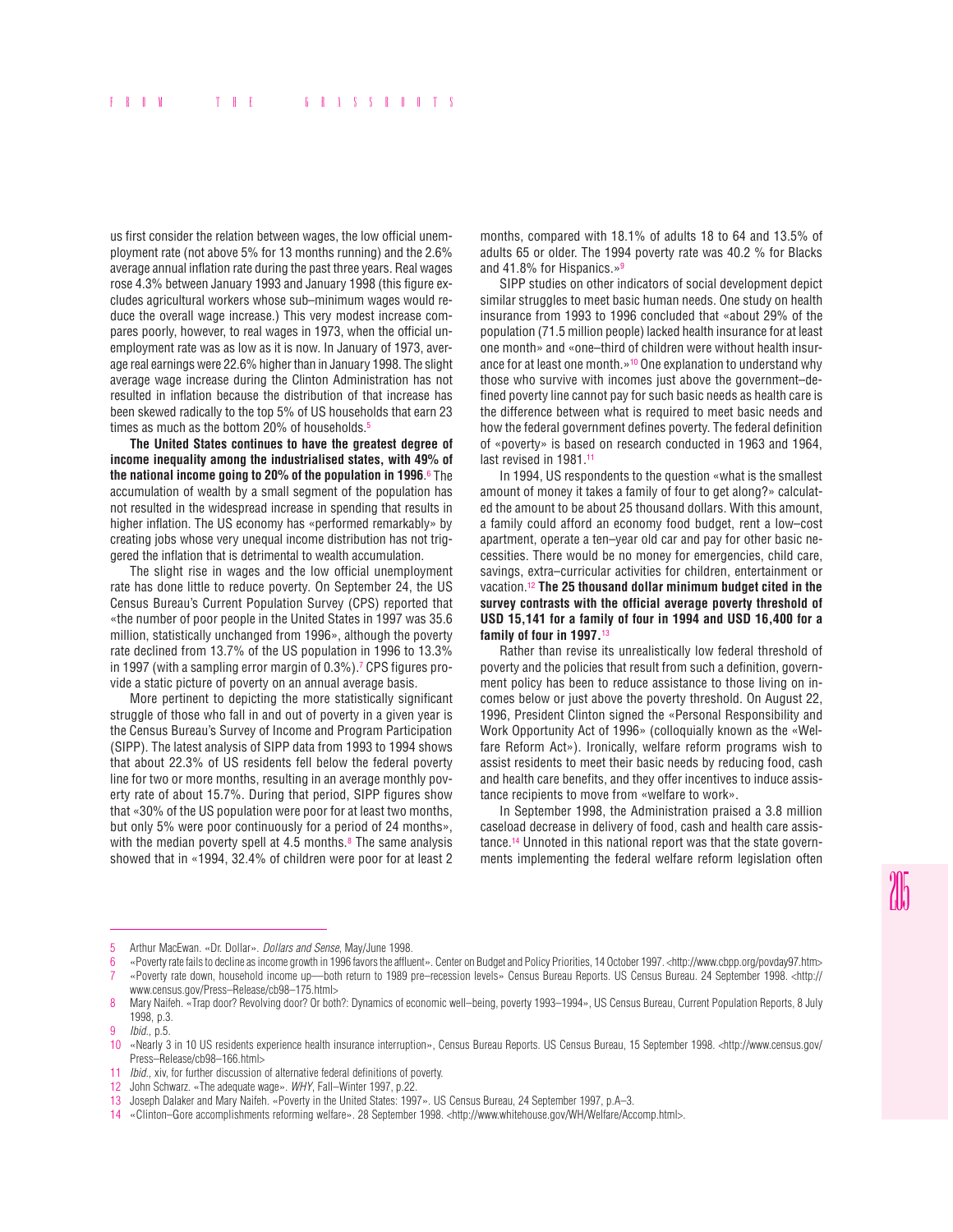required their agencies to decrease the caseload by any means necessary or be replaced by a private company that would cut the number of recipients. For example, in Wisconsin the required one– year caseload decrease was 25%.15 According to a March 1998 report in the *Washington Post*, federal statistics showed 38% of those who no longer received welfare assistance were disqualified as recipients for infractions «such as missing an appointment or failing to fill out a form properly.»<sup>16</sup>

The Administration claimed that as a result of its social development policy, 1.7 million assistance recipients in 1996 «were working on March 1997.» Unmentioned in this report was whether those employed were earning enough so as not to require further assistance. Similarly unmentioned is what happened to those among the 3.8 million caseload reduction who did not find work. As of August 1997, there had been only one national study, by the President's Council of Economic Advisors, to analyse the causes of caseload reduction. The study ascribed 44% of the caseload reduction to the above–mentioned economic «improvement», 33% to «welfare reform», and 25% to «unknown».17 **We know of no national study that has analysed the fates of those cut from assistance programs.**

The Administration has not sought to publicise in a White House press conference the reduction of participants in its Food Stamp programmes. In July 1998, the US Department of Agriculture (USDA) announced a decrease of 3 million persons as of May 1998 from May 1997 food stamp participant levels of about 22.5 million persons.18 If and how those who were disqualified from federally funded food assistance were fed remains to be studied by the government.

The relation between the reduction in food stamp participants and the number of US residents who were hungry before welfare reform also merits study. According to a September 1997 Census Bureau and USDA report based on 1995 survey data, about 11.2 million US residents living in 4.2 million households (4.1% of all US households), experienced moderate or severe hunger for one or more months in the previous year. Of that total, 4.2 million children, living in about 2 million households, experienced hunger.19

The survey reported that an additional 23.5 million US residents experienced some degree of food security before the reduction of food assistance in the welfare reform legislation. The USDA/ Census Bureau survey was based on a Food Research and Action Center survey in 1995 that estimated about 29% of US children under the age of 12 lived in families that were hungry and/or food insecure for one or months of the previous year.20

### WHAT ABOUT GENDER EQUITY?<sup>21</sup>

The United States government continues to fall far short of fulfilling its Social Summit commitment to achieving equality and equity between women and men.22 **In 1996, for every dollar earned by men, women earned 74 cents.** The number is even lower for ethnic minorities: 63 cents for African American women and 56 cents for Latinas.23 In 1996, only 1.5% of USD 180 billion of federal contracts went to women–owned businesses.24 Women in the United States also face discrimination in the provision of health care. **Women of childbearing age (15–44) pay 68% more in uninsured health care costs than their male counterparts.**<sup>25</sup>

#### MONITORING THE MONITORS

Insofar as US Census Bureau data have not confirmed the promises of social development improvement through economic growth or through welfare reform, it is perhaps not surprising that the Bureau too is a target of «reform». The ability of the government to demonstrate that it has made some progress in fulfilling some of its Social Summit commitments was compromised on August 5th 1998, when the US House of Representatives voted 227 to 201 not to fully fund the Bureau for the coming fiscal year. The vote was strictly on party lines, with the Republican majority victorious.26

- 15 DeMause. «The Turner Diaries». *In These Times*, 9 August 1998.
- 16 DeMause. «Same old welfare stories». *In These Times*, 12 July 1998.
- 17 *Ibid.,* p.25.
- 18 «Food stamp program participation hits new low for 1990s». Food Action and Research Center <http://www.frac.org> September 1998.
- 19 *Ibid.*
- 20 «Recent studies on hunger in the United States». Food Action and Research Center. <http://www.frac.org> May 1998.
- 21 Robin Levi, Advocacy Director of the Women's Institute for Leadership Development for Human Rights contributed information concerning fulfilment of World Summit on Social Development commitment 5 on gender equity.
- 22 Population Reference Bureau, Inc. «What the 1990 census tells us about women: 1990». All of citations on women were pulled from materials compiled by the Center for Policy Alternatives in: «America's Economic Agenda: Women's Voices for Solutions». <http://www.cpfa.org> September 1998. Recent reductions in the social safety net have hit women the hardest.
- 23 US Bureau of Labor Statistics, February 1997.
- 24 American City Business. 1996. Analysis of distribution of federal procurement dollars.
- 25 National Family Planning and Reproductive Health Association. 1997. «Why Americans need the equity in Prescription Insurance and Coverage Act» Fact Sheet.
- 26 Juliet Eilperin. «House rejects full census funding, setting up clash with Clinton». *Washington Post*, 6 August 1998.